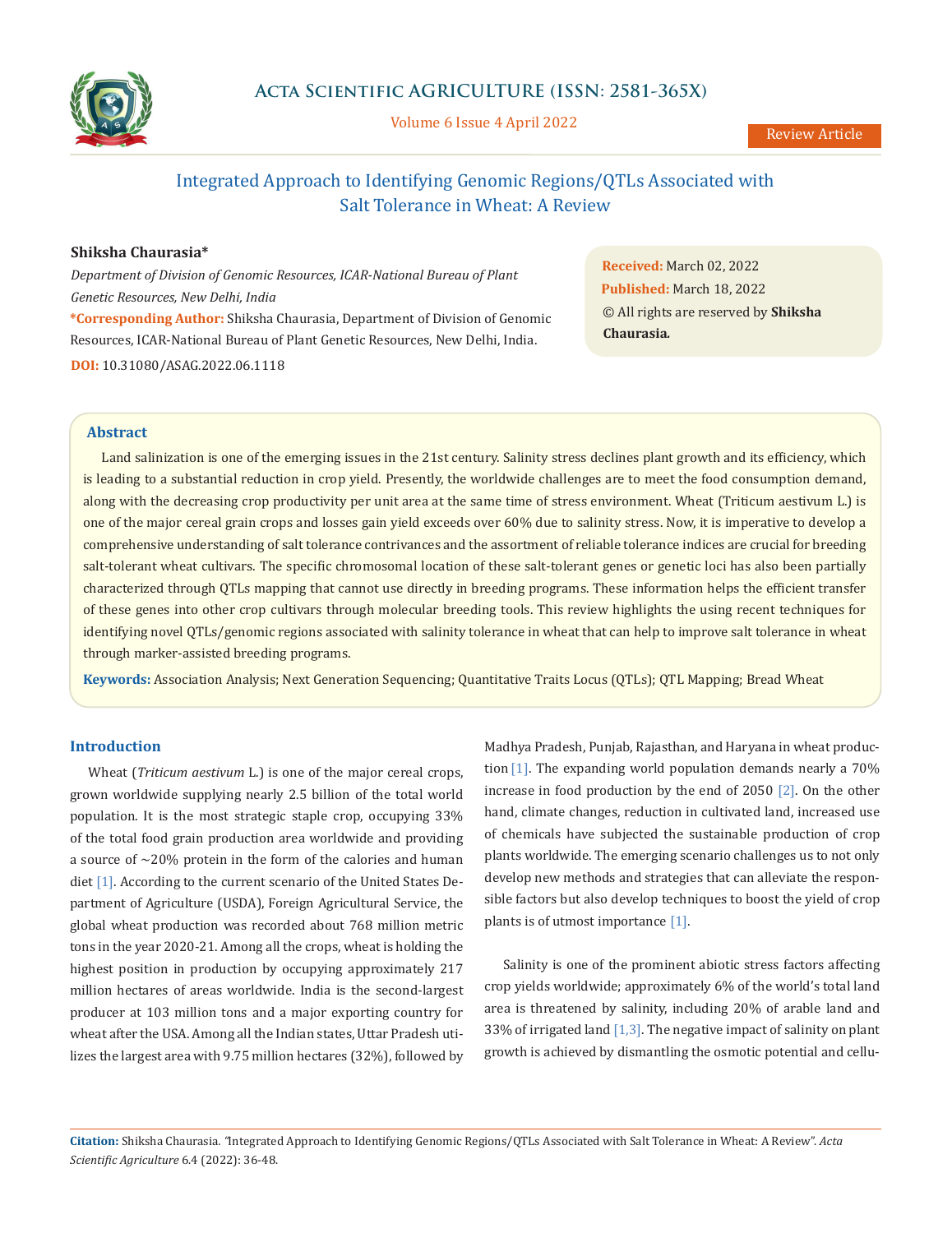lar homeostasis of the plant directly affects the metabolic functions and hence, results in reduced growth of the plants. Primarily, saline conditions disturb sodium and chloride ion exchange within the plants. One of the most effective and feasible ways to minimize the detrimental effects of salinity on crop production is to enhance the salinity-tolerant ability. Crops comprising natural variants from a spontaneous mutation in their wild relatives and further domestication and breeding impacted their genetic diversity found in modern crops [4]. Understanding the crop genetics variations due to domestication and cultivation can be utilized as diverse resources for the improvement of crop productivity.

Salt tolerance in wheat is a complex trait (quantitatively inherited) controlled by multiple genes or QTLs (quantitative trait locus) involving traits such as osmotic adjustment, ions compartmentalization, and morphological and yield associated traits such as plant height, biomass, grain yield, thousand-grain yield, and grain number [5,6]. QTLs mapping/Association mapping method has been widely used in the understanding of genetics and molecular basis of salinity tolerance in the crop. Analysis of QTLs has revealed the approximate locations of significant markers associated with salt tolerance traits across the genome and considerable potential for improving salt tolerance of bread wheat by marker-assisted selection. The present study discusses various genetic tools used for the identification of the suitable genes responsible for attributing salt resistance in wheat varieties. This preview can be useful to program future studies and to classify major and stable QTLs that can be considered to be cloned or further examined by researchers for forthcoming applications in plant breeding programs (Figure 1).



#### **Current status of salinity affected areas**

Salinity is the foremost damaging environmental stress for plant growth and crop production. It can increase hurriedly in the soil by creating challenges for plants in saline conditions [5]. Due to high salt levels, about 1.5 million hectares of land are inappropriate for agricultural production. Nowadays, it is growing in such a way that over 50% of global land will be salinized by 2050 [7-9].

Including India, other countries such as Bangladesh, Australia, China, Egypt, Mexico, Pakistan, and Turkey are also suffering from salt-affected soils. Presently, India covers about 6.73 million hectares of salt-affected soils including a higher area with Gujarat (2.23 MHA) followed by Uttar Pradesh (1.37 MHA) and Maharashtra (0.61 MHA). Due to continuous suffering from marginal quality water and the use of natural resources in the state of Rajasthan, Haryana, and Punjab, the salt-affected area of the country would be increased to 20 million hectares by 2050 [10]. The ICAR-Central Soil Salinity Research Institute, Karnal entirely working on the development of salt-tolerant wheat varieties. To date, five salt-tolerant varieties of wheat (KRL 210, KRL 213, KRL-19, KRL 1-4, KHAR-CHIA 65) have been developed with a yield potential of 43-48 q/ha under irrigated timely sown and salinity stress conditions.

**Citation:** Shiksha Chaurasia*. "*Integrated Approach to Identifying Genomic Regions/QTLs Associated with Salt Tolerance in Wheat: A Review". *Acta Scientific Agriculture* 6.4 (2022): 36-48.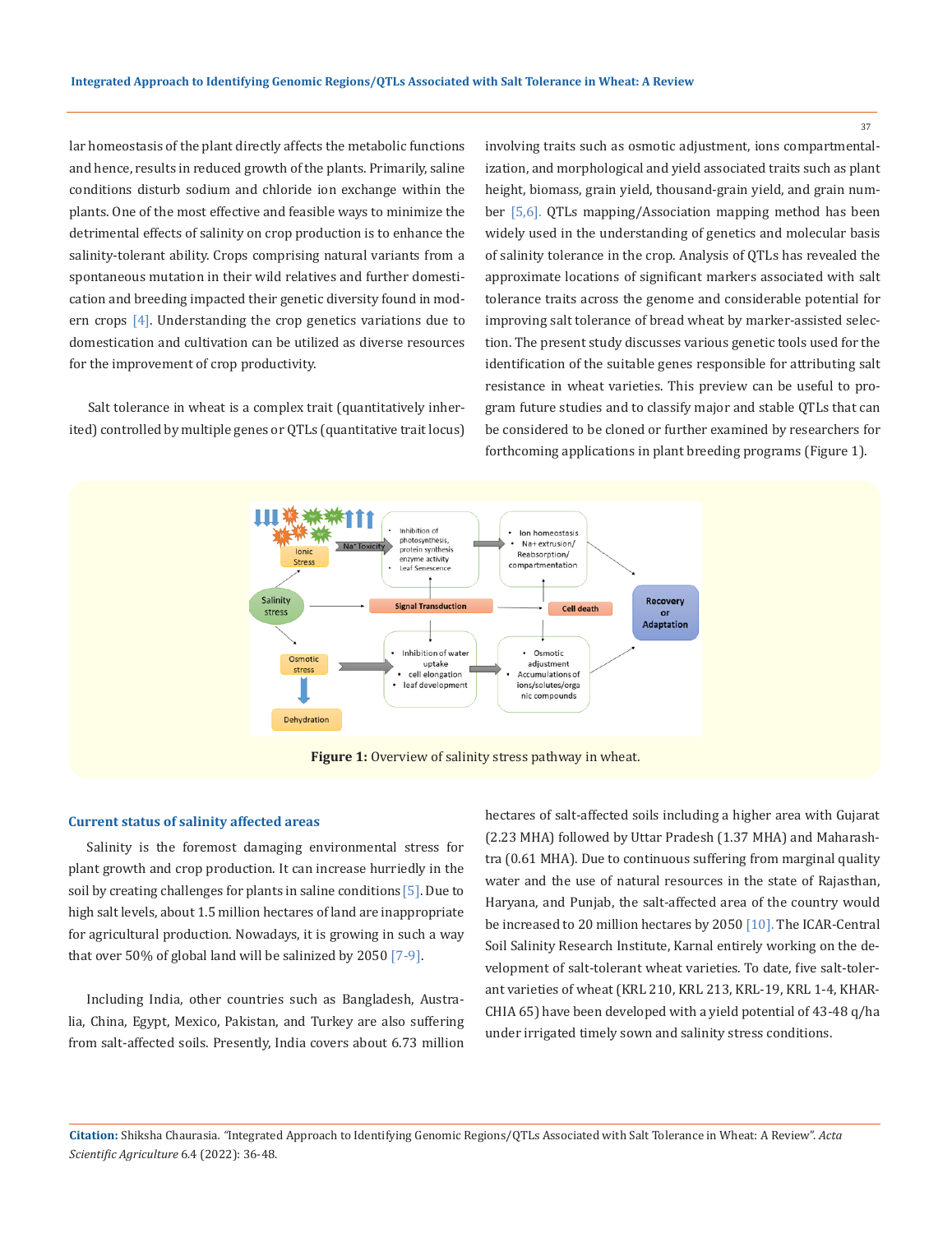#### **Sources and types of salinity**

Salinity is the water-soluble salts dissolved naturally in water and soil and above the soil ECe-4 dS/m increasing soluble salt concentration (salts such as sodium, chloride, calcium, magnesium, and sulfate) is called salinization. Na+ represents predominant and exchangeable cation which creates toxicity in crops. The first effect of salt stress is reduced water availability that started to create difficulties in water uptake since decreased the osmotic potential in root zone comparison in the soil moisture resulting in decreased plant growth. The second effect of salt stress on plants is chlorophyll degradation causing leaf senescence or old leaves death. Third, the Na+ molecule entering the cytosol of plants causes physiological damage and because of the high level of Na<sup>+</sup> in soil started to compete with potassium (K<sup>+</sup> ) ions which are essential for plant growth results facing the difficulties to absorbing sufficient K+ . Hence both toxic effects lead to a reduction in biomass and yield of the crop [5]. The sources of salinity have been categorized as primary factors (mineral weathering, capillary rise from shallow brackish groundwater, intrusion or tidal movements of seawater along the coast, estuaries, and salt-laden, sand blown by sea winds, soil erosion or soil degradation, and secondary factors (irrigation through the poor drainage system, overuse of industrial effluents and fertilizers, flooding with salt-rich waters, high water tables. Generally, three types of soils are present all over the salt-affected areas: saline soils, sodic soils, and saline-sodic. Saline soil contains high water-soluble salts i.e., NaCl, CaCl<sub>2</sub>, MgCl<sub>2</sub>6H<sub>2</sub>O, Na<sub>2</sub>SO4, MgSO<sub>4</sub>  $(ECe \geq 4.0 \text{ dS/m ESP} < 15, \text{ pH} < 8.5)$ . Whereas sodic soil contains a high proportion of Na<sup>+</sup> ions  $\ge$  relative to other cations. (ECe  $\leq 4.0$ )  $dS/m$  ESP> 15 (or SAR> 13),  $pH > 8.5$ ). The third, saline-sodic is mostly present in the arid and semiarid zone with neutral soluble salts (ECe  $\geq$  4.0 dS/m, ESP > 15, pH < 8.5) [11]. Plants grow well in high salt concentrations called halophytes however some plants that cannot survive even at 10% of seawater are called glycophytes [12].

# **Mechanisms ascribing tolerance against salinity stress in plants**

Plants evolve different types of physiological, biochemical and molecular mechanisms to survive in high salinity stress conditions. The mechanisms including such as osmotic balance, ion homeostasis, Na+ compartmentalization, ion transport/uptake, biosynthesis of compatible solutes, activation of antioxidant enzyme and signalling pathways, hormones regulation, transcriptional/post-translational regulations of genes at different time points. There are three mechanisms of salinity tolerance in plants.

#### **Osmotic tolerance**

Osmotic stress induced by high salt content around the root zone of soil immediately decreases the osmotic potential inside the soil water resulting reduces plant growth and stomatal conductance. Many plants are regulating the water loss through stomatal conductance as an indicator of plant water status during saline stress conditions. Previous studies demonstrated that stomatal closure is assumed to be initiated by ABA synthesis. This osmotic effect is the same in the effect of drought stress conditions [5,13,14]. Plants have an ability to sustain plant growth and stomatal conductance during osmotic stress if they were in non-saline condition, which is referred to as osmotic tolerance. Early seedling effects of osmotic stress such as inhibit cell elongation, thicker leaves, less lateral branches formation then finally reduction in shoot development. Salt affects more on shoot growth in comparison to root but some studies are reported that the formation of lateral roots is turned down during salinity [5,15]. The mechanism linked with osmotic tolerance is little known but several studies thought that there was a long-distance signal from a root that controls plant growth reduction mediated by ROS waves,  $Ca^{2+}$  waves [5,6].

#### **Shoot ion exclusion**

High Na+ accumulates in leaves rather than roots creating metabolic toxicity of Na<sup>+</sup> that causes cells to die due to inhibition of many enzymatic activities and lack of photosynthetic ability in leaf cells. The high Na<sup>+</sup> concentration in leaves causes metabolic toxicity that competes with  $K^*$ . At the cellular level,  $K^*$  as a co-factor playing role in the activation of approximately fifty enzymes in the cytosol of leave cells are being necessary for protein synthesis [5- 17]. Previous studies were focused on Na<sup>+</sup> exclusion and Na<sup>+</sup> tissue tolerance since Na<sup>+</sup> ion is more toxic than Cl<sup>-</sup> [18,19]. Whereas, in some crops like soybean, citrus, and grapevine, Cl- ion are more toxic than Na<sup>+</sup> . To prevent the entry of Na+ in photo-synthetically active tissues, sodium exclusion mechanisms have been found in crops. The mechanism, Na+ ion exclusion associated with salt tolerance is already present in some cereal crops such as rice, durum wheat, bread wheat, and barley. Na<sup>+</sup> exclusion method generally involves up or down-regulations of specific ion channels/transport-

**Citation:** Shiksha Chaurasia*. "*Integrated Approach to Identifying Genomic Regions/QTLs Associated with Salt Tolerance in Wheat: A Review". *Acta Scientific Agriculture* 6.4 (2022): 36-48.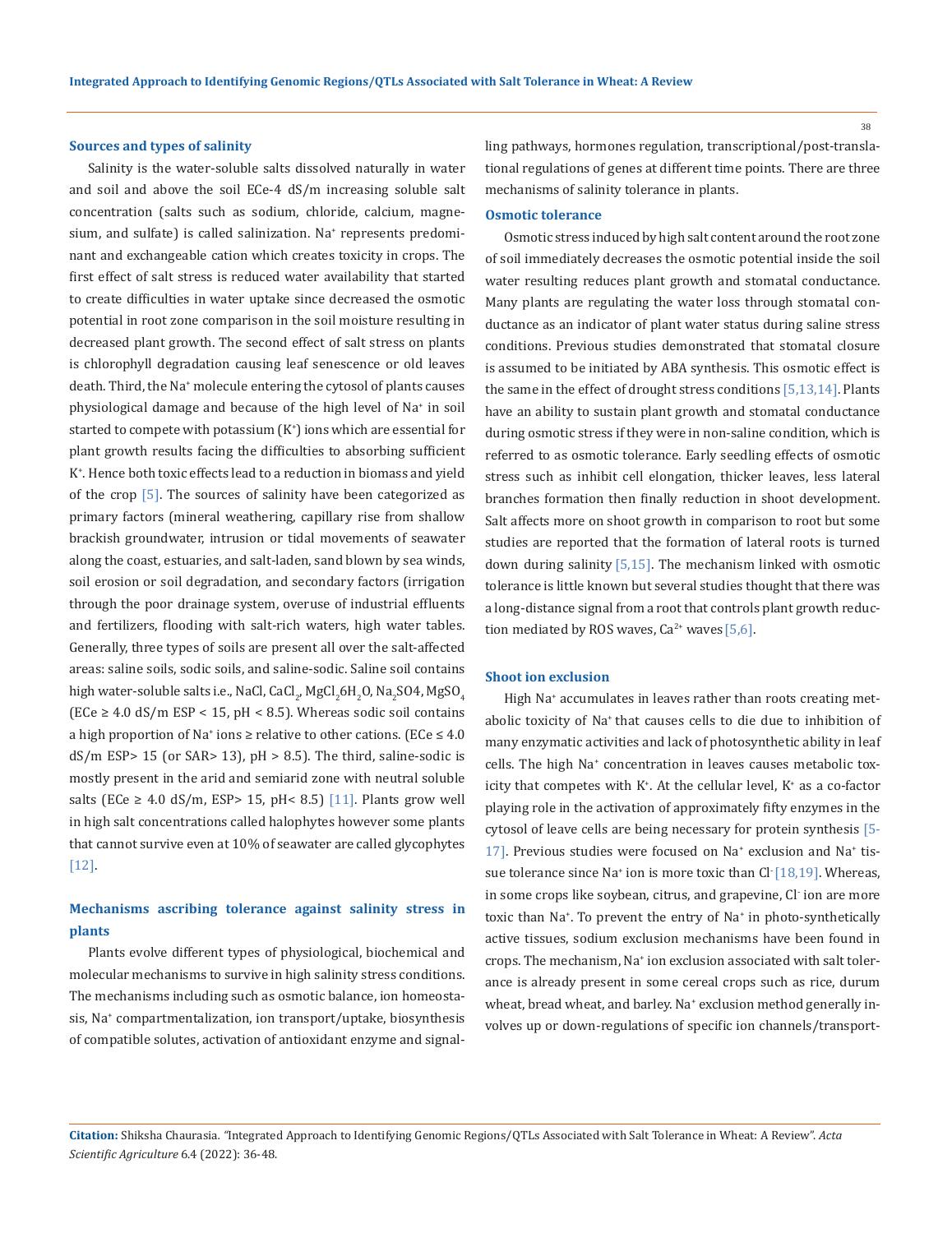ers allowing control of Na<sup>+</sup> transport in cytoplasm throughout the plant's life. Till now, two transporter genes have been iidentified thatinvolving exclusion: SOS (salt overly sensitive) and HKT (highaffinity potassium transporter family). The SOS gene consisting three proteins, SOS1 encoding functional Na+ /H+ antiporter which is controlled by generated proton gradient through ATPase activity localized in the plasma membrane. Some studies suggested that SOS1 (Na<sup>+</sup> /H+ antiporter) is involved in Na<sup>+</sup> exclusion back to the soil and overexpression of this SOS1 gene in Arabidopsis confers the salt tolerance in transgenic plants. The second protein SOS2, which encodes a protein serine/threonine kinase consists of the Nterminal (catalytic) and C-terminal (regulatory) domain involved in Ca+ ion signals [20,21]. Third protein SOS3, a Ca<sup>+</sup> ion binding protein that contains a myristoylation site at N-terminal, conferring salt tolerance  $[22]$ . In wheat, two up-regulated SOS genes were also identified, TaSOS1 (a transmembrane Na<sup>+</sup> /H+ antiporter) and TaSOS4 (a cytoplasmic pyridoxal (PL) kinase), and their expression analysis were measured in cultivated and wild wheat by using qRT-PCR technique under salinity stress. Second, two classes of HKT (high-affinity potassium transporter family) are known for controlling Na<sup>+</sup> ion distribution in plants, class I: Na+ selective transport, class II: Na<sup>+</sup> /K<sup>+</sup> co-transport. The gene AtHKT1;1 has been found in Arabidopsis which is localized in the root stele and overexpression of AtHKT1;1, enhances plants salt tolerance by decreasing Na<sup>+</sup> transport to the shoot via the transpiration stream  $[23]$ . Na<sup>+</sup> exclusion is the most effective way to improve salt tolerance in many cereal crops by preventing the entry of Na<sup>+</sup> ions into the shoot.

#### **Shoot tissue tolerance**

In high salinity stress conditions, when plants fail to exclude Na<sup>+</sup> ion from a shoot, plants start to accumulate Na<sup>+</sup> in vacuoles via cytoplasm in a shoot that creates a detrimental effect on various stages or mechanisms of plants growth. Many authors suggested that Na+ ion accumulation in the cytosol of plants is very problematic during salinity stress. Therefore, tissue tolerance mechanisms are evolved to tolerate high salt concentration in plants also refers as Na+ compartmentalization in the vacuole. To regulate Na+ sequestration to vacuole from cytoplasm, several channels/transporters in vacuole have been found such as vacuolar NHX (Na\*/H\*) transporter involves in the transportation of Na<sup>+</sup> ion from the cytosol into the vacuole. In the vacuolar membrane, two types of  $\mathrm{H}^*$  pumps are present, vacuolar-type H -ATPase (V-ATPase) and the vacuolar

pyrophosphatase (V-PPase) [24]. The V-ATPase is known as dominant due to playing a role in maintaining solute homeostasis using secondary transport and facilitating vesicle fusion under salt stress. A study reported a study in Vigna unguiculata that during salinity stress conditions, the activity of V-ATPase pump increased in seedlings whereas the activity of V-PPase pump was inhibited [25]. The functional activity of NHX depends upon tonoplast membrane-localized H<sup>+</sup> -ATPase (V-ATPase) and H+ -ATPase (V-PPase). Overexpression of vacuolar AtNHX1 or AVP1 is involved in plant salinity tolerance [22]. To tolerate the toxicity of Na<sup>+</sup>, plants need some osmotic adjustment in the vacuole and this process can be acquired by continue increasing cytosolic K<sup>+</sup> and accumulation of compatible solutes (low molecular weight soluble compounds) including such as glycine betaine, proline, sugars (sucrose and raffinose), polyols (mannitol and sorbitol) [5,24]. The functions of these solutes are protecting the cells by osmotic adjustment and stabilizing the tertiary protein structure with the help of shielded photosynthetic apparatus from stress damages such as reactive oxygen species (ROS). Several genes control the biosynthesis rate of these compatible solutes plays a role in enhancing salt tolerance. For example, the enzyme pyrroline-5-carboxylate synthetase (P5CS) gene is known to be involved in the proline biosynthesis process enhanced the salt tolerance in Arabidopsis thaliana. Na+ sequestration is an important part of tissue tolerance mostly used by both halophytes and glycophytes [5,16].

Salinity stress can cause disruption of electron transport chains (ETC) in chloroplasts and mitochondria that produce ROS and oxidative stress. Singlet oxygen (O), hydroxyl radical (OH), superoxide radical  $(0_{.2})$ , and hydrogen peroxide  $(H_2O_2)$  are strong oxidizing agents causing harm to cell integrity. Antioxidants such as glutathione peroxidase (GPX), ascorbate peroxidase (APX), catalase (CAT), superoxide dismutase (SOD), and glutathione reductase (GR) play a critical role in detoxifying ROS induced by salt stress [5,16]. During salt stress, ABA works as cellular signals in plants that increased numbers of salt and water deficit-responsive genes that also correlated with accumulation of  $K^*$ ,  $Ca^{2*}$ , proline, and sugars content in vacuoles of roots, which counteract the uptake of  $\text{Na}^*$  and  $\text{Cl}$ . In wheat, ABA treatment induces the expression of MAPK4, TIP 1, and GLP 1 genes under salinity stress. Some other compounds having hormonal properties, such as salicylic acid (SA) and brassinosteroids (BR), also participate in salinity responses [26].

**Citation:** Shiksha Chaurasia*. "*Integrated Approach to Identifying Genomic Regions/QTLs Associated with Salt Tolerance in Wheat: A Review". *Acta Scientific Agriculture* 6.4 (2022): 36-48.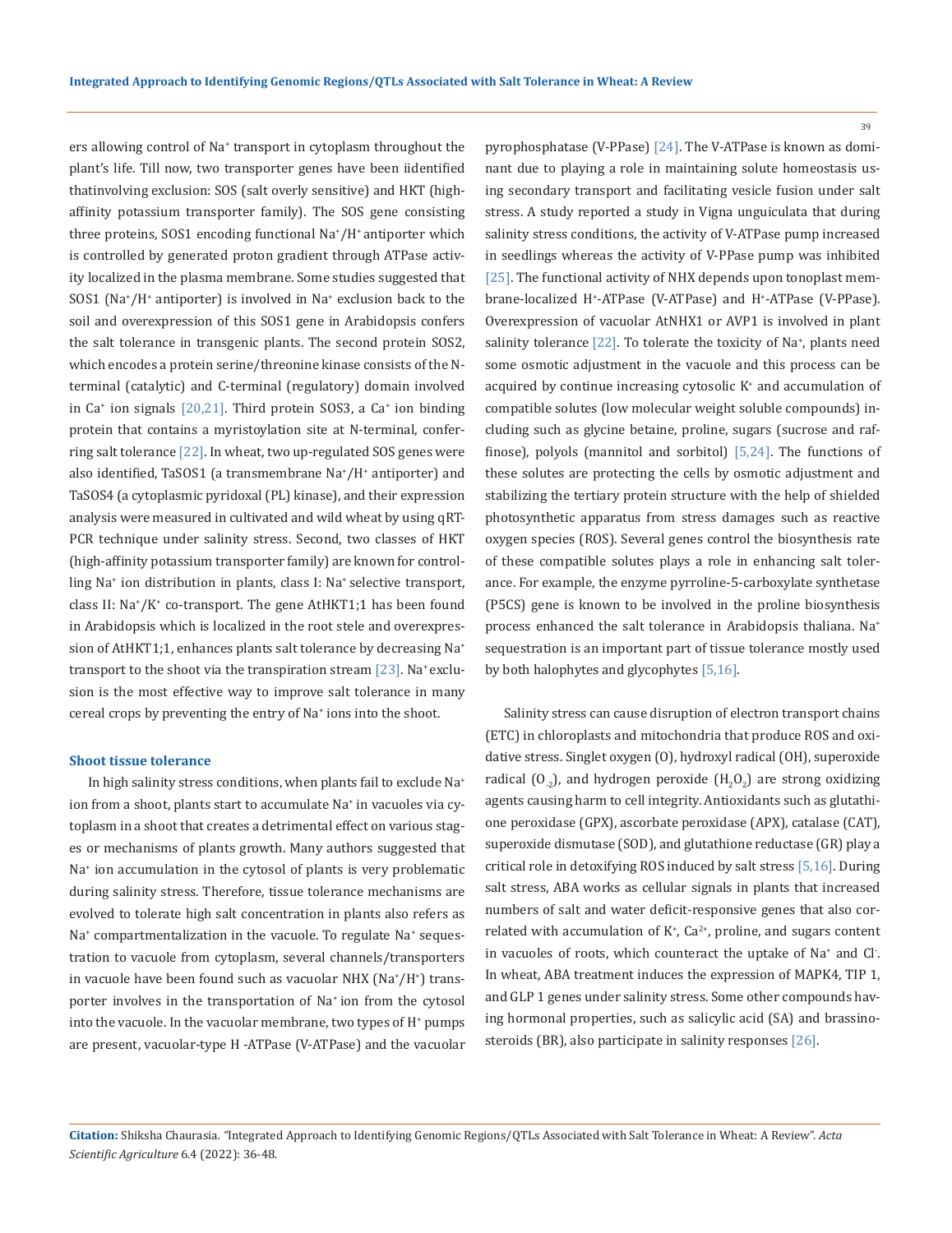# **Methods for the identification of Salt tolerance QTLs in Wheat Phenotyping**

Accurate phenotyping of AM panel is needed for reliable GWAS. An increasing the number of individuals/lines enhance the power of marker-trait associations rather than increasing marker numbers for genotyping. The phenotypic data can be improved by more replication/trial's overall locations and years that also increase the power of QTLs detection. Precise phenotyping of large populations in replicated manner will require appropriate field designs with accurate statistics and minimum errors.

#### **Mapping populations/association panel**

The success of association mapping largely depends upon varietal population/material used for analysis. The population can be historical germplasm, family-based, and breeding populations. For AM, biparental and multiparent populations can also be used. Biparental crosses included doubled haploid, F3 generations, and others generated by random mating or group mating of inbreeds in the diallel scheme. In the case of multi-parental populations, multiparent advanced generation intercrosses (MAGIC) and nested association mapping (NAM) populations are becoming very popular. Both MAGIC and NAM populations are used for variety development and crop improvement with the help of association mapping and linkage-based mapping. For these lines/genotypes, a term used as association mapping population or association mapping panel includes high genetic diversity.

#### **Molecular markers, high throughput genotyping (NGS)**

More knowledge on the genetic variation and determinants of diversity is useful for discovering new genes in crops. Diverse molecular marker systems are now available for genetic mapping in various crops. For characterizing germplasm and genetic diversity analysis different types of molecular markers used previously such as RFLP, RAPD, AFLP, SSR are available. But nowadays, markers except SSR are not used extensively in crop breeding programs due to inefficient application in marker-assisted selection. Single-nucleotide polymorphisms (SNPs) are a common type of genetic variation among crops and emerged as the most abundant molecular marker that is amenable to high-throughput genotyping. The availability of SNP genotyping platforms would facilitate the genetic dissection of multiple traits for economic importance and the application of marker-assisted selection. Thousand's millions of SNPs reported in

various crops such as Arabidopsis, rice, soybean and barley used for evaluating genetic diversity, population structure, and association analysis that gained much interest in the scientific and breeding community. In wheat, several high-density SNP genotyping arrays (35 K, 55 K, 90 K, 660 K and 820 K) have been developed and are increasingly being used for molecular dissection of complex traits using GWAS. SNP markers can be developed from sequencing resources such as expressed sequence tags (EST sequence), amplicon sequencing, sequenced genomes and next generation sequencing (NGS) [27].

#### **Association mapping**

Association mapping or "linkage disequilibrium mapping", is a method of mapping quantitative trait loci (QTLs) that takes advantage of historical linkage disequilibrium (LD) to link phenotypes to genotypes for uncovering the genetic associations. Thousands of QTLs associated with significant markers for multiple traits have been identified in various crops by using bi-parental populations and interval mapping (IM). However, QTLs detected by these biparental and interval mapping methods were relevant for only those breeding programs where researchers were using parents for crossing/breeding programs. But in this case, parents may or may not be different from these QTLs as such, detected QTLs through IM could not apply in actual breeding programs, so that these marker– trait associations (MTAs) are partially useful for marker-assisted selection (MAS) in a wider range of crop breeding programs. To overcome these problems, multiple-line cross QTL mapping was started to be used [28]. Although, due to strong linkage disequilibrium (LD), the high detection power but the poor resolution was found in linkage-based QTL-IM methods which makes it difficult for fine mapping. Moreover, this method is very laborious for use in genetic studies because of the development of a biparental population which is costly and time taking. LD-based association mapping (AM) is a choice of an alternative method that uses set of genotypes (known/unknown ancestral) that carry high genetic variability for the particular trait of interest and product of multiple historic recombination events, thus AM provides higher resolution during QTL mapping [28]. However, MTAs detected by association mapping is spurious because of the reason that linkage disequilibrium does not only based on linkage but also includes population stratification and individuals' relatedness. To overcome these problems, family-based AM has been launched and AM used either popula-

# **Citation:** Shiksha Chaurasia*. "*Integrated Approach to Identifying Genomic Regions/QTLs Associated with Salt Tolerance in Wheat: A Review". *Acta Scientific Agriculture* 6.4 (2022): 36-48.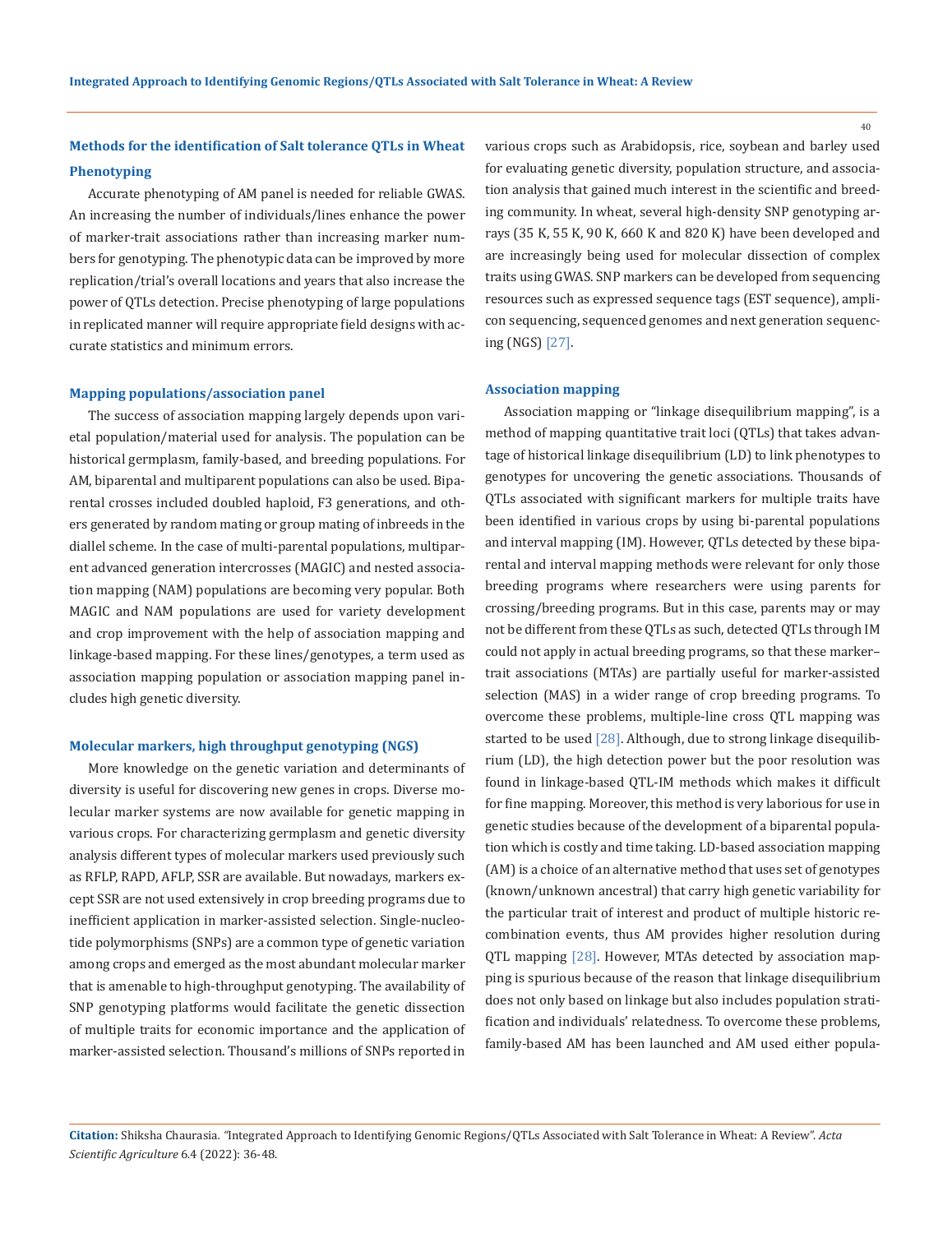41

tion-based or family-based [29]. To overcome more limitations and exploit the benefits, researchers have made efforts to combine both methods (linkage-based QTL-IM with LD-based AM) and conduct joint linkage AM (JLAM) with linkage and LD.

**Concept of Linkage Disequilibrium:** Initially LD was concerned with population genetics, later LD was recognized in evolutionary biology and human genetics however after passing the time LD rapidly grew fast in 1980 for use in genetic mapping to identify closely linked loci. LD is defined as the differences between the observed frequency of a combination of alleles at two loci and the frequency expected for the random association of alleles at two loci. It is assumptions that, in evolutionary time, random recombination events will give an equal distribution of alleles at each locus. So that, the frequency of alleles at a given locus will be independent of alleles at other linked loci. In a random mating population, although allelic frequencies remain constant from generation to generation whenever changes occur in gene due to evolutionary factors such as mutation, selection, migration, and random drift then allelic frequencies will automatically change. For example, a gene has two alleles A, and their frequencies p and q, then genotype frequencies will be p2 (AA), q2 (aa) and 2pq (Aa) at this locus called Hardy–Weinberg equilibrium. Sometimes this equilibrium may be disturbed by more than one evolutionary factor, then it can be restored naturally in next-generation due to multiple recombination events. Suppose we have two independent segregating genes (alleles A, a and B, b) then the frequencies of their allelic combinations (AB, Ab, aB, and ab) would be equal to the products of allelic frequencies of two genes. Therefore, the observed allelic frequency AB (pAB) will be the product of two allelic frequencies A (pA) and B (pB) and allelic frequency Ab (pAb) will be the product of another allelic frequency of A and b. So, the four allelic combinations with frequencies will be pAB, pAb, paB, and pab, respectively. At equilibrium level, allelic frequencies (pAB. pab) will be equal to the allelic frequencies (pAb.paB) but whenever the equilibrium may be disturbed by any evolutionary factors then after frequencies (pAB. pab) does not equal to the frequencies (pAb.paB). The differences between frequencies (pAB.pab and pAb.paB) are referred to as disequilibrium (d). The linkage disequilibrium is referring that a distance of one allele at a locus occurs with another allele at the second locus can be more than expected in a random assortment of the two loci and these two loci may represent as two markers, two genes/QTLs, or one gene/QTL. In every generation, after random

mating, disequilibrium (d) will be declined by the value of rd ( $r =$ frequency of recombination between the two loci). This phenomenon is known as LD decay since it will be less than the decline in disequilibrium when genes segregate independently. Whenever a mutation occurs, it will reveal complete LD with this mutant allele present with them at flanking regions. Therefore, more recombination will lead to a decline in the level of LD between the two loci [30].

#### **Integrated approaches for GWAS (Multi-locus Mixed Model)**

Generally, GWAS uses single-locus model to detect the QTLs/ genomic regions associated with particular target traits (Table 2). However, quantitative traits are complex traits governed by multiple QTLs. So single-locus model test cannot be entirely reliable until test statistics cannot be expanded with structured populations. This problem could be overcome after adding multiple QTLs as cofactors in the test model. In GWAS, a multi-locus mixed is model (MLMM) based on multiple loci as a cofactor in the associations model and it is a simply stepwise mixed regression analysis combined with forwarding inclusion and backward elimination of loci. The advantage of the multi-locus mixed model increases with trait heritability and high-resolution power. MLMM performs better than the single-locus model combined with structured population and phenotypic traits are governed by multiple QTLs having large significant effects. In MLMM, results are expected with low false discovery rate (FDR) than single-locus tests because of performed multiple testing of marker-trait association by using Bonferroni correction, which is too conservative so that the result sometimes missed many important genomic regions. To address these problems, multi-locus mixed linear models were developed with high power resolution to detect significant QTNs/genomic regions [31,32]. In multi-locus-GWAS models, markers effects are simultaneously tested, these are considered a more appropriate genetic model for the dissection of complex traits. Six types of models were included in mrMLM packages, ISIS EM-BLASSO [33], FASTmrEM-MA [32], pLARmEB [31], pKWmEB [34] and FASTmrMLM [33].

#### **Previous identified QTLs/genomic regions for salt tolerance**

AM has been carried out in many crops and QTLs associated with traits of interest have been identified. QTL Mapping makes a considerable contribution to increasing the efficiency of breeding varieties with improved responses for abiotic stresses, e.g.,

**Citation:** Shiksha Chaurasia*. "*Integrated Approach to Identifying Genomic Regions/QTLs Associated with Salt Tolerance in Wheat: A Review". *Acta Scientific Agriculture* 6.4 (2022): 36-48.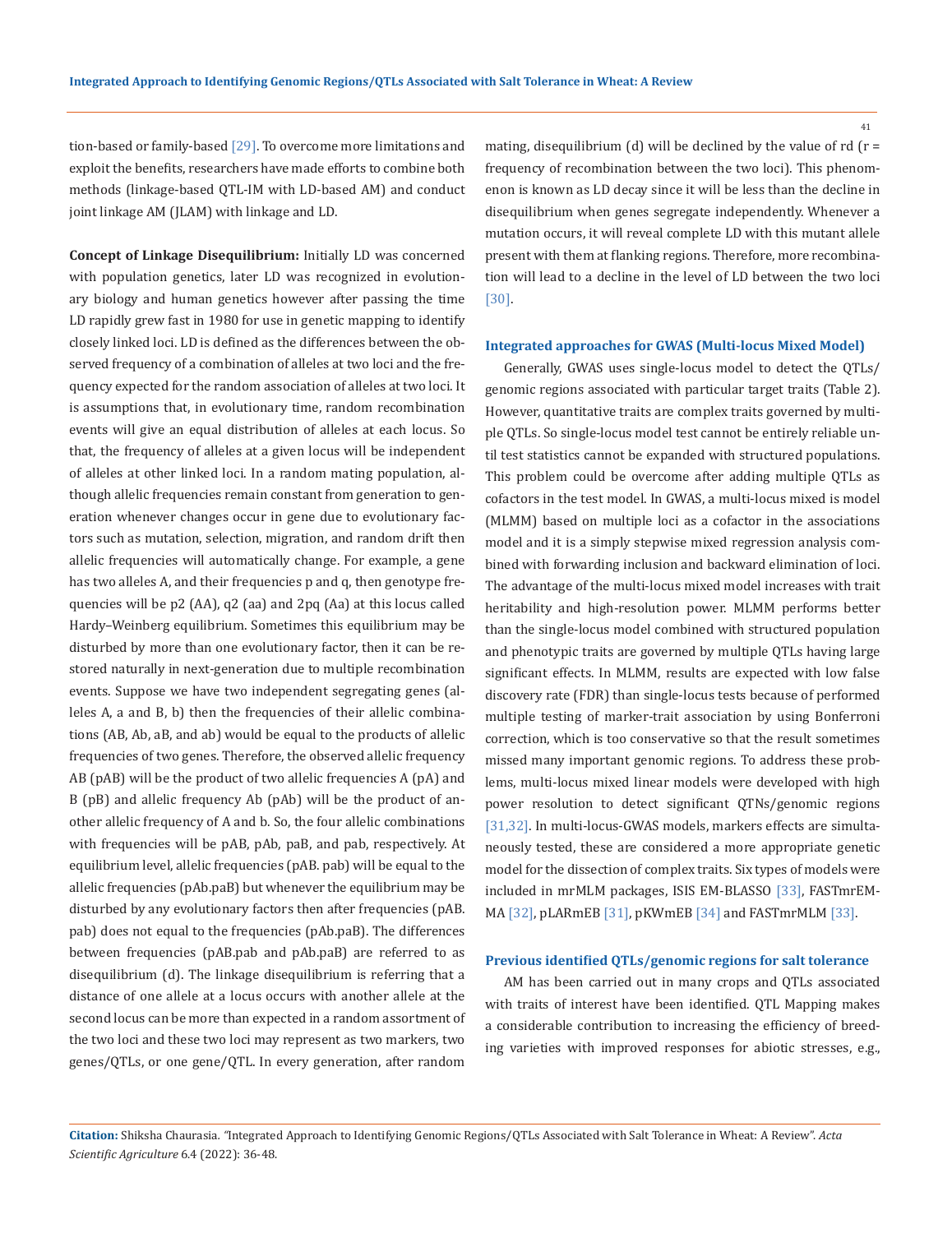drought and salinity. QTL mapping is applied on various crop species to identify the major QTLs loci/genomic regions associated with salinity tolerance traits. These salt tolerance associated traits are quantitatively inherited, controlled by many genes called QTLs, for example, the Na<sup>+</sup> exclusion trait was firstly reported in durum wheat which was located on chromosome 4D. Later, in bread wheat, major QTL locus for salinity tolerance has been mapped, Kna1 controlling Na/K discrimination in roots located on the long arm of chromosome 4D and the locus play a role in the transportation of K+ from roots to leaves. Another major salt tolerance locus Nax 1 (Sodium Exclusion locus 1) has been identified on chromosome 2AL [36]. The locus Nax 1 was identified in F2 mapping population which were derived from crosses between Line 169 (salt-tolerant durum line) x Tamro (a salt-sensitive Australian durum wheat cultivar 248). Further second locus, Nax2 (Sodium Exclusion locus 1) from line 169 (salt-tolerant durum line) was identified on chromosome 5AL. These genes encoded for high-affinity K transporter (HKT) proteins; HKT1;4 (Nax1) and HKT 1;5 (Nax2) and their possible role were in regulating the Na+ transportation from root to shoot [36]. Last few years, QTL mapping has been applied for the identification of QTLs/genomic regions in wheat for salt tolerance associated traits such as chlorophyll, seedling biomass, plant dry weights, grain yield, spikelet number, germination, tiller number and leaf injury,  $\text{Na}^{\text{*}}$  and  $\text{K}^{\text{*}}$  concentration and  $\text{Na}^{\text{*}}/\text{K}^{\text{*}}$  ratio in shoots [35-50]. GWAS applied on a diverse panel of wheat cultivars genotyped using 90K SNP array, 35K SNP array and 660K SNP array for mapping of salt tolerance traits in the seedling hydroponics and adult field condition [39,40,50]. A list of previously reported QTLs is summarized in table 1.

| <b>Traits</b>          | <b>Chromosome</b>                                      | <b>Mapping populations</b>    | <b>References</b> |
|------------------------|--------------------------------------------------------|-------------------------------|-------------------|
| Germination            | 2A, 4A, 7B, 6D                                         | RIL (Pasban 90 X Frontana)    | $[38]$            |
|                        | 2A, 4A, 7B, 6D                                         | RIL (Pasban 90 X Frontana)    | $[38]$            |
|                        | 4A, 4B, 6A, 7A                                         | RIL (Opata 85 X W7984)        | [41]              |
|                        | 3AL                                                    | 150 wheat genotypes           | [50]              |
| Seedling vigour        | 2A, 4A, 7B, 6D                                         | RIL (Pasban 90 X Frontana)    | $[38]$            |
| Membrane stability     | 3A, 4A, 5B, 7B, 7D, 3D                                 | RIL (Pasban 90 X Frontana)    | $[46]$            |
|                        | 2BL, 3BS, 5AL, 7BL                                     | 135 diverse wheat genotypes   | $[39]$            |
| <b>Water Potential</b> | 5D, 2A, 5B, 6B, 6A                                     | RIL (Pasban 90 X Frontana)    | [46]              |
| Osmotic Potential      | 2B, 7B, 5D, 7A                                         | RIL (Pasban 90 X Frontana)    | $[46]$            |
| Relative water content | 4A, 7A, 2A, 7B                                         | RIL (Pasban 90 X Frontana)    | [46]              |
| Chlorophyll            | 2D, 5A, 5B, 5D                                         | DH (Berkut X Krichauff)       | $[44]$            |
|                        | 7D, 6B, 5A                                             | RIL (Roshan × Sabalan)        | $[35]$            |
|                        | 3D, 5B, 6B, 6D, 7D, 1B, 6A, 3A, 7A, 7B, 1D,<br>3B, 4A, | RIL (Pasban 90 X Frontana)    | $[46]$            |
|                        | 2AL, 2BS, 3BS, 4AL, 7AS                                | 135 diverse wheat genotypes   | $[39]$            |
|                        | 1A, 2B, 3D, 7A                                         | RIL (Zhongmai X Xiaoyan)      | [47]              |
|                        | 6DS                                                    | 153 diverse wheat genotypes   | [40]              |
| Root length            | 3B, 5B, 6B, 2D, 3D, 4D                                 | RIL (Pasban 90 X Frontana)    | $[38]$            |
|                        | 4D, 6B                                                 | RIL (Xiaoyan 54 and Jing 411) | $[34]$            |
|                        | 1A, 2A, 2B, 2D, 3B, 4A, 7B                             | RIL (Zhongmai X Xiaoyan)      | [47]              |
|                        | 1DS, 2BL, 6BL                                          | 135 diverse wheat genotypes   | $[39]$            |
| Shoot length           | 2D, 3D                                                 | RIL (Pasban 90 X Frontana)    | $[38]$            |
|                        | 3A, 5B, 3B, 2B                                         | RIL (Roshan × Sabalan)        | $[35]$            |
|                        | 1A, 2B, 2D, 4B, 5B, 6B                                 | RIL (Zhongmai X Xiaoyan)      | $[47]$            |

**Citation:** Shiksha Chaurasia*. "*Integrated Approach to Identifying Genomic Regions/QTLs Associated with Salt Tolerance in Wheat: A Review". *Acta Scientific Agriculture* 6.4 (2022): 36-48.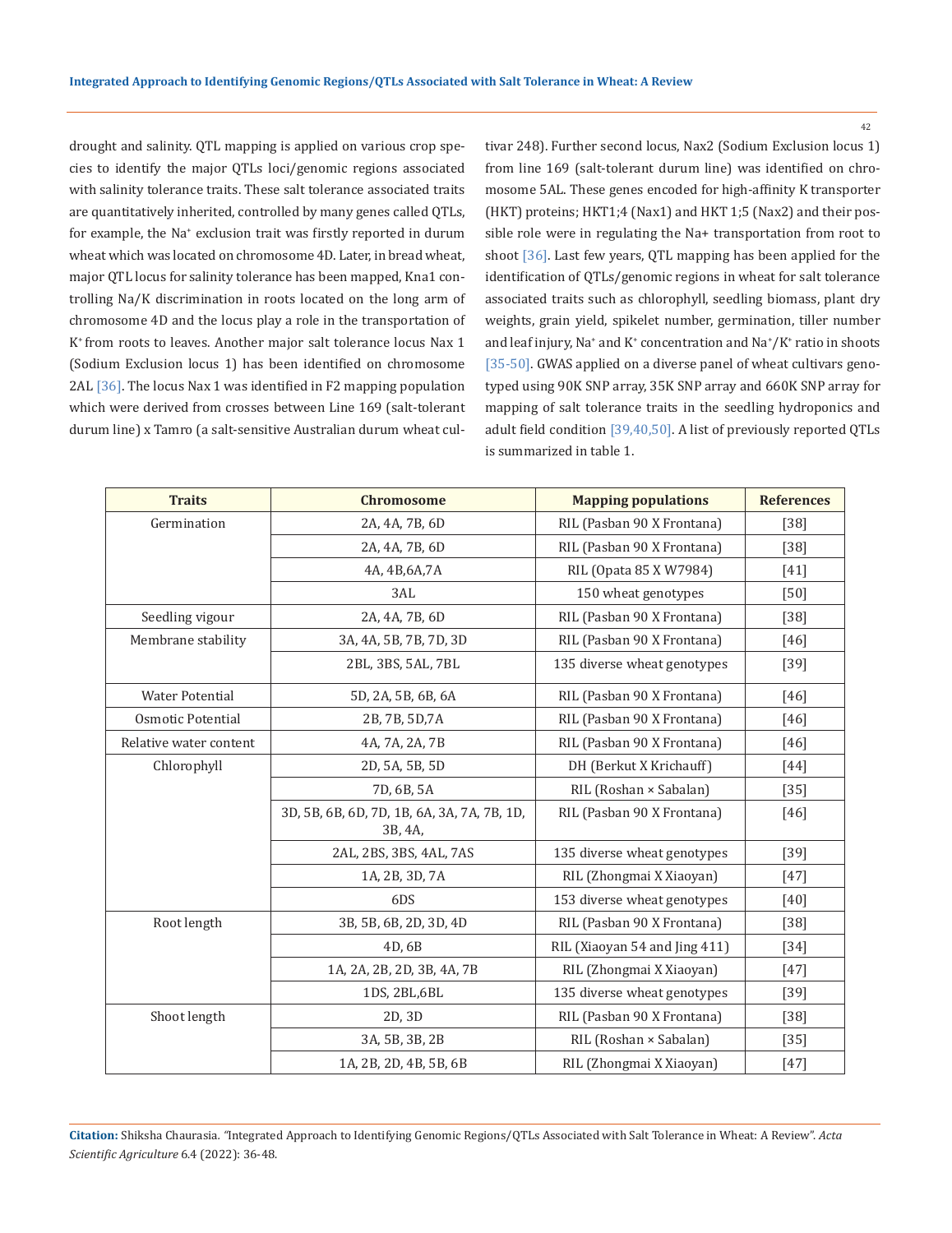# **Integrated Approach to Identifying Genomic Regions/QTLs Associated with Salt Tolerance in Wheat: A Review**

| Shoot fresh weight    | 2A, 1D, 2D                                          | RIL (Pasban 90 X Frontana)    | $[38]$ |
|-----------------------|-----------------------------------------------------|-------------------------------|--------|
|                       | 1D, 1A, 6B, 2A, 5B                                  | RIL (Roshan × Sabalan)        | $[35]$ |
|                       | 2BL, 2DS, 3AL, 5BL, 7AS, 7AL, 7BL                   | 150 wheat genotypes           | $[50]$ |
|                       | 1B, 1D, 2A, 2B, 4B, 5A, 6D                          | RIL (Zhongmai X Xiaoyan)      | $[47]$ |
|                       | 1BL, 2AL, 3AL, 4AL 5AL, 7AL                         | 150 wheat genotypes           | $[50]$ |
| Root fresh weight     | 2AL, 5BL, 2BL, 2DL, 5BS, 6AS                        | 150 wheat genotypes           | $[50]$ |
|                       | 1AL, 1BS, 5BL, 6AL, 6AS, 7AS                        | 150 wheat genotypes           | $[50]$ |
| Total fresh weight    | 2DS, 2DL, 6DL, 7AS                                  | 135 diverse wheat genotypes   | $[39]$ |
| Root dry weight       | 4A                                                  | RIL (Xiaoyan 54 and Jing 411) | $[34]$ |
|                       | 2AL, 5BL, 1BL, 5BS, 2BL, 2BS, 2DS, 4AS              | 150 wheat genotypes           | [50]   |
|                       | 2A, 2B, 2D, 5A, 5B, 5D, 6A, 6D, 7D                  | RIL (Zhongmai X Xiaoyan)      | $[47]$ |
|                       | 2BS, 3AL, 5AL, 1BL, 1DS, 5BL, 4AS, 7AS,<br>2AL, 4AL | 150 wheat genotypes           | $[50]$ |
|                       | 2AL, 3AL, 3BS, 5AL, 5BL, 6AL, 6BL, 7AL,<br>7AS, 7BS | 150 wheat genotypes           | $[50]$ |
|                       | 1AS, 1DS, 5DL, 6AL, 7BL                             | 135 diverse wheat genotypes   | $[39]$ |
| Shoot dry weight      | 3B, 6A, 6B                                          | RIL (Roshan × Sabalan)        | $[35]$ |
|                       | <b>7A</b>                                           | RIL (Xiaoyan 54 and Jing 411) | $[34]$ |
|                       | 1BL, 2AL, 5AL, 1AL, 2DS, 5BL, 7BL, 2BL,<br>7BL, 1BS | 150 wheat genotypes           | $[50]$ |
|                       | 1B, 2A, 2B, 4B, 5A                                  | RIL (Zhongmai X Xiaoyan)      | $[47]$ |
| Total dry weight      | 1B, 2B, 5D                                          | RIL (Pasban 90 X Frontana)    | $[38]$ |
|                       | 2A, 4B, 5A, 5B, 6A, 6D, 7A                          | DH (Berkut X Krichauff)       | $[44]$ |
| (Seedling biomass)    | 3A, 7A                                              | RIL (Xiaoyan 54 and Jing 411) | $[34]$ |
|                       | 1B, 1D, 2A, 2B, 4B, 5A                              | RIL (Zhongmai X Xiaoyan)      | $[47]$ |
|                       | 1A, 3A                                              | RIL (Xiaoyan 54 and Jing 411) | $[34]$ |
|                       | 1AS, 3DS, 7BS                                       | 135 diverse wheat genotypes   | $[39]$ |
| Root shoot ratio (DW) | 1AL, 6AS                                            | 135 diverse wheat genotypes   | $[39]$ |
| Booting               | 2D                                                  | RIL (Opata 85 X W7984)        | $[41]$ |
| Ear emergence time    | 2D                                                  | RIL (Opata 85 X W7984)        | $[41]$ |
| Days of heading       | 2D, 6D                                              | RIL (Opata 85 X W7984)        | $[41]$ |
|                       | 2BL, 7AL                                            | 150 wheat genotypes           | $[50]$ |
|                       | 1A, 2B                                              | RIL (Attila/Kauz X Kharchia)  | $[48]$ |
|                       | 2D, 2A                                              | RIL (Opata 85 X W7984)        | $[41]$ |
|                       | 5A, 5B, 5D                                          | DH (Berkut X Krichauff)       | $[44]$ |
|                       | 1B                                                  | RIL (Attila/Kauz X Kharchia)  | $[48]$ |
|                       | 5AL                                                 | 150 wheat genotypes           | $[50]$ |
| Days of Maturity      | 5BL                                                 | 153 diverse wheat genotypes   | $[40]$ |

**Citation:** Shiksha Chaurasia*. "*Integrated Approach to Identifying Genomic Regions/QTLs Associated with Salt Tolerance in Wheat: A Review". *Acta Scientific Agriculture* 6.4 (2022): 36-48.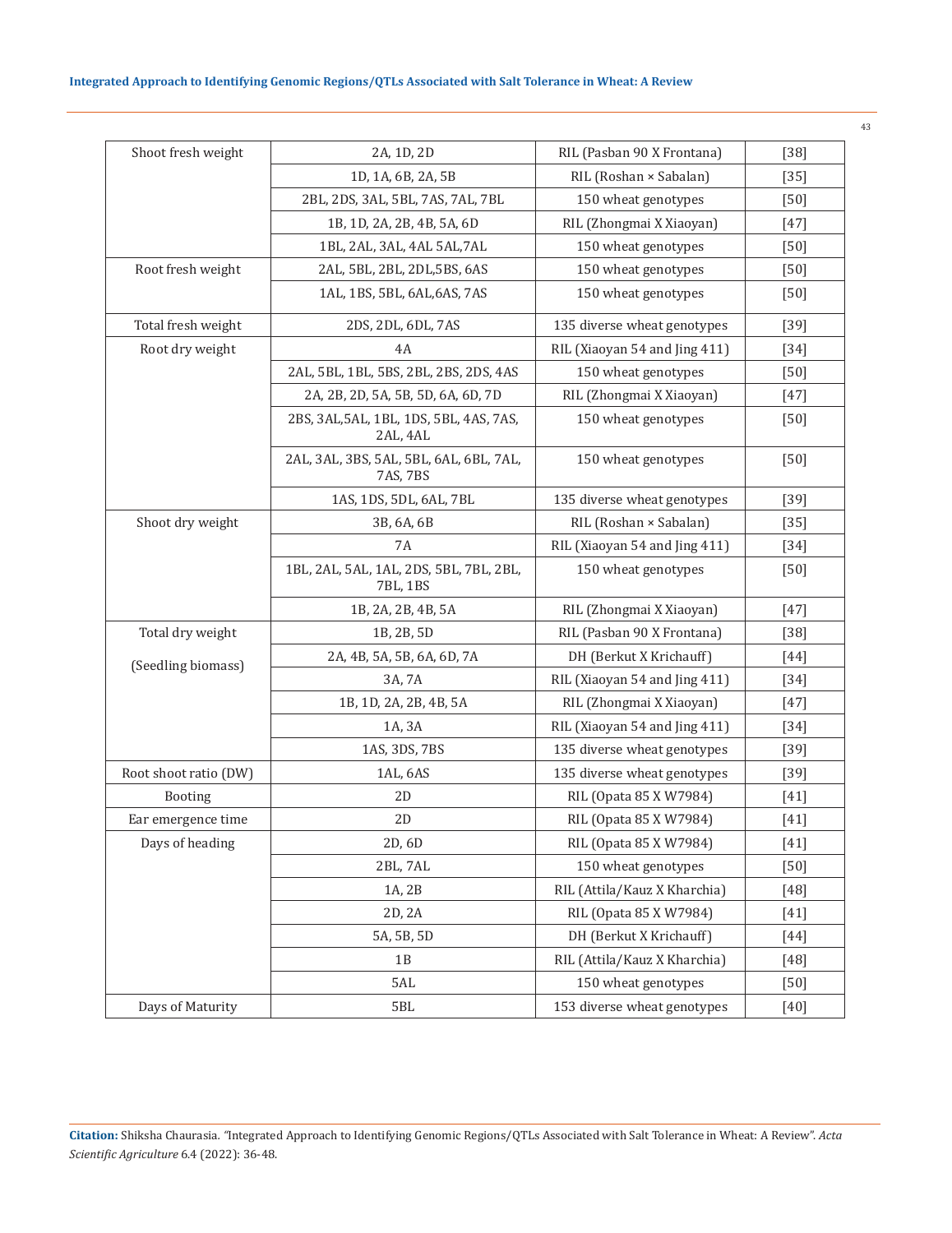| Plant height       | 2A, 2D, 4D, 5A, 5D, 6A, 7A                                                        | DH (Berkut X Krichauff)      | $[45]$ |
|--------------------|-----------------------------------------------------------------------------------|------------------------------|--------|
|                    | 2A, 3B, 5B                                                                        | RIL (Attila/Kauz X Kharchia) | $[48]$ |
|                    | 4A, 4D, 5A                                                                        | 191 wheat genotypes          | $[47]$ |
|                    | 2AL, 7AL                                                                          | 150 wheat genotypes          | [50]   |
|                    | 1AL, 6BL                                                                          | 150 wheat genotypes          | $[50]$ |
|                    | 1DS, 1DL, 2AL, 4AL, 5BL, 6BS                                                      | 153 diverse wheat genotypes  | $[40]$ |
| Tiller number      | 2A, 2D, 5A, 6D                                                                    | RIL (Opata 85 X W7984)       | $[41]$ |
|                    | 1A, 4B, 5A, 5B, 5D                                                                | DH (Berkut X Krichauff)      | $[44]$ |
|                    | 2A, 2B, 2D, 5A, 5B, 6D, 7A, 7B                                                    | RIL (Zhongmai X Xiaoyan)     | $[47]$ |
|                    | 1DS, 6DL, 7BS                                                                     | 153 diverse wheat genotypes  | $[40]$ |
| Ear length         | 1B,4A,5A,7B,2D                                                                    | RIL (Opata 85 X W7984)       | $[41]$ |
|                    | 2B, 5B                                                                            | RIL (Attila/Kauz X Kharchia) | $[48]$ |
| Ear weight         | 1B,4A,6B                                                                          | RIL (Opata 85 X W7984)       | $[41]$ |
|                    | 2A, 6B                                                                            | RIL (Attila/Kauz X Kharchia) | $[48]$ |
| Peduncle length    | 1A,1B, 6B                                                                         | RIL (Attila/Kauz X Kharchia) | $[48]$ |
| Spike length       | 5DL, 7AS, 7BL                                                                     | 153 diverse wheat genotypes  | $[40]$ |
| Spikelet number    | 4A, 6A, 2D                                                                        | RIL (Opata 85 X W7984)       | $[41]$ |
|                    | <b>5A</b>                                                                         | 191 wheat genotypes          | $[47]$ |
|                    | 2AL, 3AS, 5BL, 7DL                                                                | 153 diverse wheat genotypes  | $[40]$ |
| Grain number       | 4A, 7B                                                                            | RIL (Opata 85 X W7984)       | $[41]$ |
|                    | 2B, 2D, 3A, 4B, 4D, 5A, 5B, 5D, 6A, 6D, 7A                                        | DH (Berkut X Krichauff)      | $[45]$ |
|                    | 2A, 2B, 3B, 5D, 6B                                                                | RIL (Attila/Kauz X Kharchia) | $[48]$ |
|                    | 5B                                                                                | 191 wheat genotypes          | $[47]$ |
|                    | 3BS, 6BS, 6BS                                                                     | 153 diverse wheat genotypes  | $[40]$ |
| Grain weight       | 1B                                                                                | RIL (Opata 85 X W7984)       | $[41]$ |
|                    | 2A, 2B, 6B                                                                        | RIL (Attila/Kauz X Kharchia) | $[48]$ |
| 1000-grains weight | 2D                                                                                | RIL (Opata 85 X W7984)       | $[41]$ |
|                    | 1A, 2B, 2D, 3A, 4B, 4D, 5A, 5B, 5D, 6A, 6B,<br>6D, 7A, 7D                         | DH (Berkut X Krichauff)      | $[45]$ |
|                    | 3AL, 3AS, 5AS, 5BL 1AS, 1BS, 1BL, 7AL                                             | 150 wheat genotypes          | $[50]$ |
|                    | 2BL, 3AL, 5AS, 5BL, 5DL, 6BS, 7BS                                                 | 153 diverse wheat genotypes  | $[40]$ |
| Grain Yield        | 7Β                                                                                | RIL (Opata 85 X W7984)       | $[41]$ |
|                    | 2A, 2B, 3A, 3B, 4B, 4D, 5A, 5B, 5D, 6A, 6D,<br>7В                                 | DH (Berkut X Krichauff)      | $[45]$ |
|                    | 2B, 6B, 5D 7A                                                                     | RIL (Attila/Kauz X Kharchia) | [48]   |
|                    | 6BL                                                                               | 150 wheat genotypes          | $[50]$ |
|                    | 3A, 5A                                                                            | 191 wheat genotypes          | $[47]$ |
|                    | 1BS, 1BL, 2BS, 2DS, 5BL, 1AL, 1BL, 3AL,<br>4DL, 5AL, 2AL, 2BL, 3BL, 5AL, 6BL, 6BS | 150 wheat genotypes          | [50]   |
|                    | 5BS, 6BS, 6DL                                                                     | 153 diverse wheat genotypes  | $[40]$ |

**Citation:** Shiksha Chaurasia*. "*Integrated Approach to Identifying Genomic Regions/QTLs Associated with Salt Tolerance in Wheat: A Review". *Acta Scientific Agriculture* 6.4 (2022): 36-48.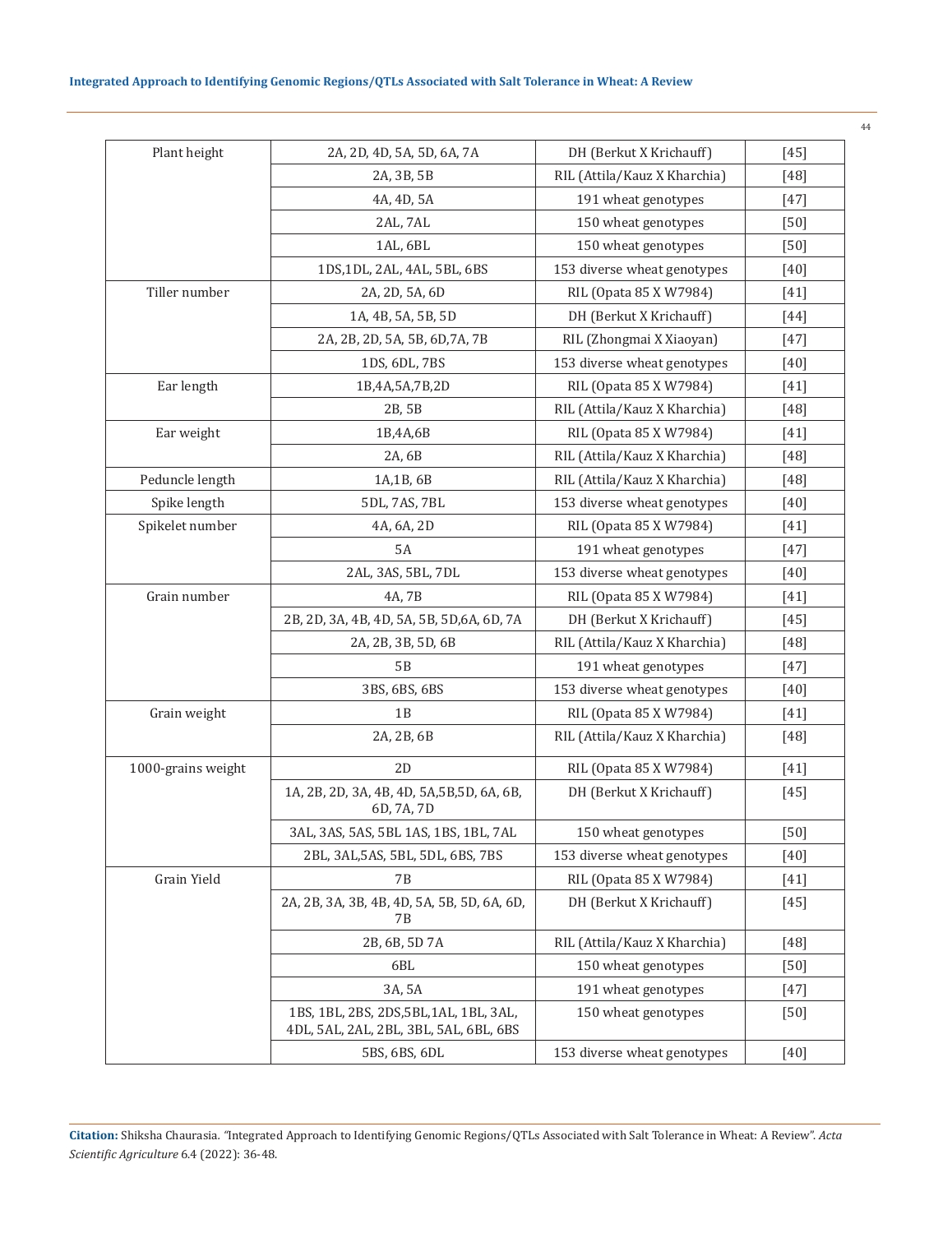| <b>Biological Yield</b>               | 7A, 2B                                         | RIL (Attila/Kauz X Kharchia)                    | $[48]$ |
|---------------------------------------|------------------------------------------------|-------------------------------------------------|--------|
|                                       | 5B                                             | 191 wheat genotypes                             | [47]   |
|                                       | 1BL, 6DL, 7BL                                  | 153 diverse wheat genotypes                     | $[40]$ |
| Na <sup>+</sup> concentration         | 2AL                                            | F2 (Line149XTamaroi)                            | $[36]$ |
| (Shoot/leaf)                          | 7AS                                            | Two DH (Cranbrook/Halberd &<br>Excalibur/Kukri) | $[43]$ |
|                                       | 2B, 2D, 3D, 4B, 4D, 6D, 7A, 7D                 | Backcross (Aus29639 X Yitpi)                    | $[49]$ |
|                                       | 2A, 2B, 6A, 7A                                 | DH (Berkut X Krichauff)                         | [44]   |
|                                       | 1D, 3B, 6B, 2A, 2B                             | RIL (Pasban 90 X Frontana)                      | $[46]$ |
|                                       | 1A,1D, 2A,2B,2D,<br>3A,4D,5A,5B,5D,6A,6B,7A,7D | DH (Berkut X Krichauff)                         | $[45]$ |
|                                       | 2A,7A                                          | DH (Excalibur × Kukri)                          | $[37]$ |
|                                       |                                                | RIL (Excalibur × Kukri)                         |        |
|                                       | 6BL, 3AL                                       | 150 wheat genotypes                             | $[50]$ |
|                                       | 1BL, 2BL, 3AL, 3BL, 5AL, 5DL, 7BL              | 135 diverse wheat genotypes                     | $[39]$ |
|                                       | 1AL, 2AS, 2BS, 6AL, 6DL,                       | 153 diverse wheat genotypes                     | $[40]$ |
| Na <sup>+</sup> concentration (Root)  | 6A                                             | RIL (Zhongmai X Xiaoyan)                        | $[47]$ |
|                                       | 1D, 2B, 3B, 7A                                 | RIL (Pasban 90 X Frontana)                      | $[46]$ |
| Cl concentration                      | 2A, 3A                                         | RIL (Excalibur × Kukri)                         | $[37]$ |
| K <sup>+</sup> concentration (Shoot/  | 1D, 3B, 3D, 4A, 5A, 5B, 5D, 7A, 7D             | DH (Berkut X Krichauff)                         | [44]   |
| leaf)                                 | 5A, 4A, 6A, 2B                                 | RIL (Pasban 90 X Frontana)                      | [46]   |
|                                       | 1A, 1B, 2A, 3B, 5A, 5D                         | DH (Berkut X Krichauff)                         | $[45]$ |
|                                       | 2B, 5A                                         | DH (Excalibur × Kukri)                          | $[37]$ |
|                                       | 5AL, 1DL                                       | 150 wheat genotypes                             | $[50]$ |
|                                       | 2AL, 5AL, 5DL, 7BL                             | 135 diverse wheat genotypes                     | $[39]$ |
|                                       | 1D, 2B, 2D, 4B, 5D, 6B                         | RIL (Zhongmai X Xiaoyan)                        | [47]   |
|                                       | 1AS, 2AL, 2DL, 3BL, 3BL, 4BL, 5BL, 7BL         | 153 diverse wheat genotypes                     | $[40]$ |
| K <sup>+</sup> concentration (Root)   | 1D, 3B, 5D                                     | RIL (Zhongmai X Xiaoyan)                        | [47]   |
| $Na^*/K^+$ ratio                      | 4DL                                            | RIL for chromosome 4B/4D                        | $[42]$ |
|                                       | 1D, 2D, 3A, 4D                                 | RILs (Pasban90 X Frontana)                      | $[46]$ |
|                                       | 5BL, 6BL, 6DL, 7BS                             | 135 diverse wheat genotypes                     | $[39]$ |
|                                       | 1BS                                            | 153 diverse wheat genotypes                     | $[40]$ |
| K <sup>+</sup> /Na <sup>+</sup> ratio | 6A                                             | DH (Excalibur × Kukri)                          | $[37]$ |
|                                       | 2AL                                            | 150 wheat genotypes                             | $[50]$ |
|                                       | 2B, 4B, 6A, 5D                                 | RIL (Zhongmai X Xiaoyan)                        | $[47]$ |
|                                       | 2DS                                            | RIL (Excalibur × Kukri)                         | $[37]$ |

**Table 1:** Previous identified QTLs associated with salinity tolerance traits in wheat.

**Citation:** Shiksha Chaurasia*. "*Integrated Approach to Identifying Genomic Regions/QTLs Associated with Salt Tolerance in Wheat: A Review". *Acta Scientific Agriculture* 6.4 (2022): 36-48.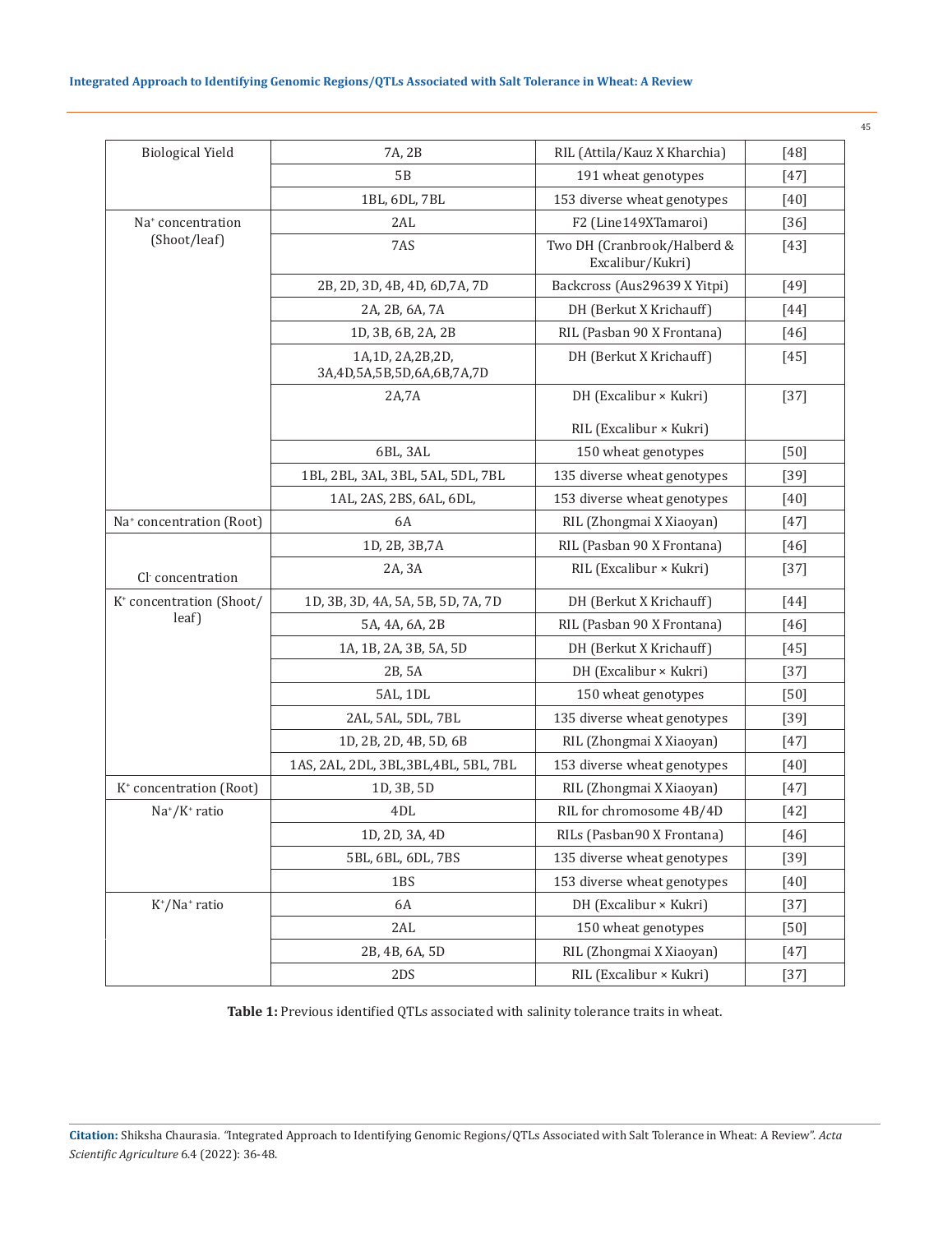| (http://sourceforge.net/projects/tassel; http://www.maizegenetics.net) |  |
|------------------------------------------------------------------------|--|
| (http://genetics.cs.ucla.edu/emmax/)                                   |  |
| (http://sailing.cs.cmu.edu/genamp/)                                    |  |
| (http://www.genabel.org/packages/GenABEL)                              |  |
| (http://fastlmm.codeplex.com/)                                         |  |
| (http://www.maizegenetics.net/gapit)                                   |  |
| (http://pritch.bsd.uchicago.edu/structure.html)                        |  |
| (http://www.ulb.ac.be/sciences/ecoevol/spagedi.html)                   |  |
| (http://genepath.med/harvard.edu/~reich/software.html)                 |  |
| (http://aipl.arsusda.gov/curtvt/mtdfreml.html                          |  |
| $(\text{http://www.r-project.org/})$                                   |  |
| (http://www.vsni.co.uk/products/asreml)                                |  |
| (http://www.vsni.co.uk/software/genstat)                               |  |
| (http://www.jmp.com/software/genomics/)                                |  |
| (http://www.sas.com)                                                   |  |
|                                                                        |  |

**Table 2:** Software packages used in Association mapping.

#### **Conclusion**

The emerging climatic issues and their effects on saline areas continuously affect wheat growth and yield in different parts of the country. To avoid food scarcity in the upcoming future, the sustainable and effective production of salt-tolerant wheat varieties are needed to develop through a marker-assisted breeding program. The Information gained from our study could be helpful to reveal the details about various appropriate methods and techniques involving association mapping to identify salt tolerance genomic regions in wheat. Availability of sequencing information of QTLs/genomic regions database related to salinity tolerance traits in wheat allow less time required to identify candidate genes and used in fine mapping, marker-assisted selection, QTL cloning and genome editing.

# **Bibliography**

- 1. Ramadas S., *et al*[. "Wheat production in India: Trends and](https://www.intechopen.com/chapters/67311)  prospects". *[Recent Advances in Grain Crops Research](https://www.intechopen.com/chapters/67311)* (2020).
- 2. [FAO. "Food Security and Agricultural Mitigation in Develop](https://www.researchgate.net/publication/283569057_Food_Security_and_Agricultural_Mitigation_in_developing_Countries_Options_for_Capturing_Synergies)[ing Countries: Options for Capturing Synergies". Rome, Italy](https://www.researchgate.net/publication/283569057_Food_Security_and_Agricultural_Mitigation_in_developing_Countries_Options_for_Capturing_Synergies)  [\(2009\).](https://www.researchgate.net/publication/283569057_Food_Security_and_Agricultural_Mitigation_in_developing_Countries_Options_for_Capturing_Synergies)
- 3. [Shrivastava P and Kumar R. "Soil salinity: A serious environ](https://www.sciencedirect.com/science/article/pii/S1319562X14001715)[mental issue and plant growth promoting bacteria as one of](https://www.sciencedirect.com/science/article/pii/S1319562X14001715)  the tools for its alleviation". *[Saudi Journal of Biological Sciences](https://www.sciencedirect.com/science/article/pii/S1319562X14001715)* [22.2 \(2015\): 123-131.](https://www.sciencedirect.com/science/article/pii/S1319562X14001715)
- 4. Liu C., *et al*[. "Identification of genes for salt tolerance and](https://www.ncbi.nlm.nih.gov/pmc/articles/PMC6889114/)  [yield-related traits in rice plants grown hydroponically and](https://www.ncbi.nlm.nih.gov/pmc/articles/PMC6889114/)  [under saline field conditions by genome-wide association](https://www.ncbi.nlm.nih.gov/pmc/articles/PMC6889114/)  study". *Rice* [12.1 \(2019\): 1-13.](https://www.ncbi.nlm.nih.gov/pmc/articles/PMC6889114/)
- 5. [Munns R and Tester M. "Mechanisms of salinity tolerance".](https://pubmed.ncbi.nlm.nih.gov/18444910/) *An[nual Review of Plant Biology](https://pubmed.ncbi.nlm.nih.gov/18444910/)* 59 (2008): 651-681.
- 6. Roy SJ., *et al*[. "Salt resistant crop plants".](https://www.sciencedirect.com/science/article/pii/S0958166913007192) *Current Opinion in Biotechnology* [26 \(2014\): 115-124.](https://www.sciencedirect.com/science/article/pii/S0958166913007192)
- 7. Bennett TH., *et al*[. "Repeated evolution of salt-tolerance in](https://www.researchgate.net/publication/235749478_Repeated_evolution_of_salt-tolerance_in_grasses)  grasses". *Biology Letters* [9.2 \(2013\): 20130029.](https://www.researchgate.net/publication/235749478_Repeated_evolution_of_salt-tolerance_in_grasses)
- 8. Acosta-Motos JR., *et al*[. "Plant responses to salt stress: adap](https://www.researchgate.net/publication/313953727_Plant_Responses_to_Salt_Stress_Adaptive_Mechanisms)[tive mechanisms".](https://www.researchgate.net/publication/313953727_Plant_Responses_to_Salt_Stress_Adaptive_Mechanisms) *Agronomy* 7.1 (2017): 18.
- 9. [Hossain MS. "Present scenario of global salt affected soils, its](https://www.researchgate.net/publication/334773002_Present_Scenario_of_Global_Salt_Affected_Soils_its_Management_and_Importance_of_Salinity_Research)  [management and importance of salinity research".](https://www.researchgate.net/publication/334773002_Present_Scenario_of_Global_Salt_Affected_Soils_its_Management_and_Importance_of_Salinity_Research) *Interna[tional Research Journal of Biological Sciences](https://www.researchgate.net/publication/334773002_Present_Scenario_of_Global_Salt_Affected_Soils_its_Management_and_Importance_of_Salinity_Research)* 1 (2019): 1-3.

**Citation:** Shiksha Chaurasia*. "*Integrated Approach to Identifying Genomic Regions/QTLs Associated with Salt Tolerance in Wheat: A Review". *Acta Scientific Agriculture* 6.4 (2022): 36-48.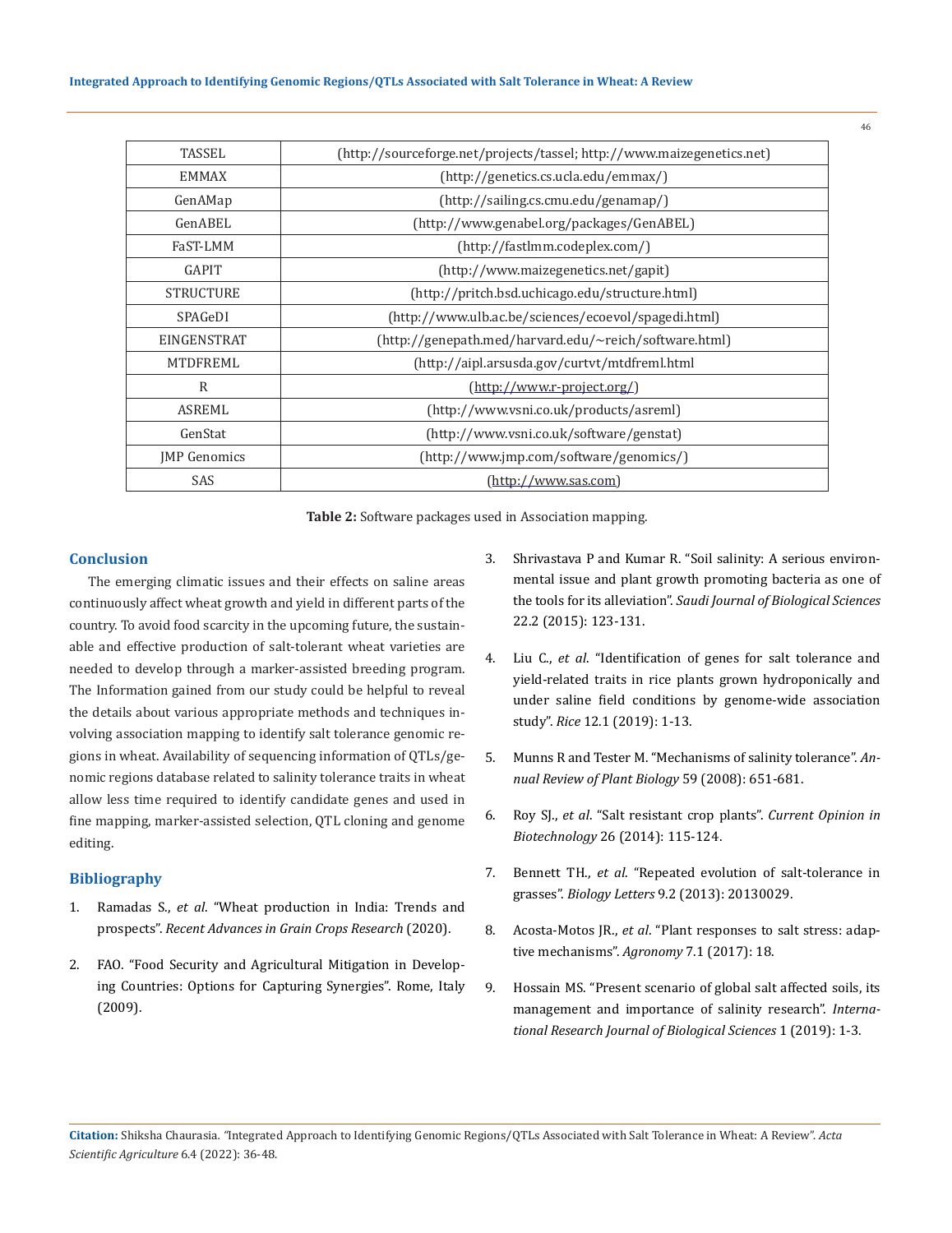- 10. [Singh G. "Salinity‐related desertification and management](https://www.researchgate.net/publication/227884049_Salinity-related_desertification_and_management_strategies_Indian_experience)  strategies: Indian experience". *[Land Degradation and Develop](https://www.researchgate.net/publication/227884049_Salinity-related_desertification_and_management_strategies_Indian_experience)ment* [20.4 \(2009\): 367-385.](https://www.researchgate.net/publication/227884049_Salinity-related_desertification_and_management_strategies_Indian_experience)
- 11. [Rengasamy P. "World salinization with emphasis on Australia".](https://pubmed.ncbi.nlm.nih.gov/16510516/)  *[Journal of Experimental Botany](https://pubmed.ncbi.nlm.nih.gov/16510516/)* 57.5 (2006): 1017-1023.
- 12. Rasool S., *et al*[. "Salt stress: causes, types and responses of](https://link.springer.com/chapter/10.1007/978-1-4614-4747-4_1)  [plants". In Ecophysiology and responses of plants under salt](https://link.springer.com/chapter/10.1007/978-1-4614-4747-4_1)  [stress. Springer, New York, NY \(2013\): 1-24.](https://link.springer.com/chapter/10.1007/978-1-4614-4747-4_1)
- 13. Fricke W., *et al*. "[Rapid and tissue‐specific changes in ABA and](https://pubmed.ncbi.nlm.nih.gov/15047763/)  [in growth rate in response to salinity in barley leaves".](https://pubmed.ncbi.nlm.nih.gov/15047763/) *Journal [of Experimental Botany](https://pubmed.ncbi.nlm.nih.gov/15047763/)* 55.399 (2004): 1115-1123.
- 14. Keskin BC., *et al*[. "Abscisic Acid Regulated Gene Expression in](https://www.researchgate.net/publication/228472865_Abscisic_acid_regulated_gene_expression_in_bread_wheat_Triticum_aestivum_L)  [Bread Wheat \('Triticum aestivum'L.\)".](https://www.researchgate.net/publication/228472865_Abscisic_acid_regulated_gene_expression_in_bread_wheat_Triticum_aestivum_L) *Australian Journal of Crop Science* [4.8 \(2010\): 617.](https://www.researchgate.net/publication/228472865_Abscisic_acid_regulated_gene_expression_in_bread_wheat_Triticum_aestivum_L)
- 15. Julkowska MM., *et al*[. "Genetic components of root architec](https://pubmed.ncbi.nlm.nih.gov/29114015/)[ture remodeling in response to salt stress".](https://pubmed.ncbi.nlm.nih.gov/29114015/) *The Plant Cell* 29.12 [\(2017\): 3198-3213.](https://pubmed.ncbi.nlm.nih.gov/29114015/)
- 16. Tester M and Davenport R. "Na<sup>+</sup> tolerance and Na<sup>+</sup> transport in higher plants". *[Annals of Botany](https://pubmed.ncbi.nlm.nih.gov/12646496/)* (2003): 503-527.
- 17. Munns R., *et al*[. "Approaches to increasing the salt tolerance of](https://pubmed.ncbi.nlm.nih.gov/16510517/)  wheat and other cereals". *[Journal of Experimental Botany](https://pubmed.ncbi.nlm.nih.gov/16510517/)* 57.5 [\(2006\): 1025-1043.](https://pubmed.ncbi.nlm.nih.gov/16510517/)
- 18. Munns R., *et al*[. "Genetic variation for improving the salt toler](https://www.researchgate.net/publication/262957807_Genetic_Variation_for_Improving_the_Salt_Tolerance_of_Durum_Wheat)ance of durum wheat". *[Australian Journal of Agricultural Re](https://www.researchgate.net/publication/262957807_Genetic_Variation_for_Improving_the_Salt_Tolerance_of_Durum_Wheat)search* [51.1 \(2000\): 69-74.](https://www.researchgate.net/publication/262957807_Genetic_Variation_for_Improving_the_Salt_Tolerance_of_Durum_Wheat)
- 19. Genc Y., *et al*[. "Reassessment of tissue Na+ concentration as a](https://pubmed.ncbi.nlm.nih.gov/17897418/)  [criterion for salinity tolerance in bread wheat".](https://pubmed.ncbi.nlm.nih.gov/17897418/) *Plant, Cell and Environment* [30.11 \(2007\): 1486-1498.](https://pubmed.ncbi.nlm.nih.gov/17897418/)
- 20. Conde A., *et al*[. "Membrane transport, sensing and signaling](https://pubmed.ncbi.nlm.nih.gov/21828102/)  [in plant adaptation to environmental stress".](https://pubmed.ncbi.nlm.nih.gov/21828102/) *Plant and Cell Physiology* [52.9 \(2011\): 1583-1602.](https://pubmed.ncbi.nlm.nih.gov/21828102/)
- 21. Liu J., *et al*[. "The Arabidopsis thaliana SOS2 gene encodes a](https://pubmed.ncbi.nlm.nih.gov/10725382/)  [protein kinase that is required for salt tolerance".](https://pubmed.ncbi.nlm.nih.gov/10725382/) *Proceedings [of the National Academy of Sciences](https://pubmed.ncbi.nlm.nih.gov/10725382/) United States of America* [97.7 \(2000\): 3730-3734.](https://pubmed.ncbi.nlm.nih.gov/10725382/)
- 22. Ishitani M., *et al*[. "SOS3 function in plant salt tolerance re](https://www.researchgate.net/publication/12317935_SOS3_Function_in_Plant_Salt_Tolerance_Requires_N-Myristoylation_and_Calcium_Binding)[quires N-myristoylation and calcium binding".](https://www.researchgate.net/publication/12317935_SOS3_Function_in_Plant_Salt_Tolerance_Requires_N-Myristoylation_and_Calcium_Binding) *The Plant Cell* [12.9 \(2000\): 1667-1677.](https://www.researchgate.net/publication/12317935_SOS3_Function_in_Plant_Salt_Tolerance_Requires_N-Myristoylation_and_Calcium_Binding)
- 23. Ramezani A., *et al*[. "Quantitative expression analysis of TaSOS1](https://pubmed.ncbi.nlm.nih.gov/22367644/)  [and TaSOS4 genes in cultivated and wild wheat plants under](https://pubmed.ncbi.nlm.nih.gov/22367644/)  salt stress". *[Molecular Biotechnology](https://pubmed.ncbi.nlm.nih.gov/22367644/)* 53.2 (2013): 189-197.
- 24. Wang B., *et al*[. "Effects of salt treatment and osmotic stress](https://pubmed.ncbi.nlm.nih.gov/11709585/)  [on V-ATPase and V-PPase in leaves of the halophyte Suaeda](https://pubmed.ncbi.nlm.nih.gov/11709585/)  salsa". *[Journal of Experimental Botany](https://pubmed.ncbi.nlm.nih.gov/11709585/)* 52.365 (2001): 2355- [2365.](https://pubmed.ncbi.nlm.nih.gov/11709585/)
- 25. Otoch MDLO., *et al*[. "Salt modulation of vacuolar H+-ATPase](https://www.researchgate.net/publication/222930602_Salt_modulation_of_vacuolar_H-ATPase_and_H-Pyrophosphatase_activities_in_Vigna_unguiculata)  [and H+-Pyrophosphatase activities in Vigna unguiculata".](https://www.researchgate.net/publication/222930602_Salt_modulation_of_vacuolar_H-ATPase_and_H-Pyrophosphatase_activities_in_Vigna_unguiculata)  *[Journal of Plant Physiology](https://www.researchgate.net/publication/222930602_Salt_modulation_of_vacuolar_H-ATPase_and_H-Pyrophosphatase_activities_in_Vigna_unguiculata)* 158.5 (2001): 545-551.
- 26. Jiang W., *et al*[. "Genome-wide identification and transcription](https://pubmed.ncbi.nlm.nih.gov/31763072/)[al expression analysis of superoxide dismutase \(SOD\) family](https://pubmed.ncbi.nlm.nih.gov/31763072/)  in wheat (*[Triticum aestivum](https://pubmed.ncbi.nlm.nih.gov/31763072/)*)". *PeerJ* 7 (2019): e8062.
- 27. Winfield MO., *et al*[. "High-density SNP genotyping array for](https://pubmed.ncbi.nlm.nih.gov/26466852/)  [hexaploid wheat and its secondary and tertiary gene pool".](https://pubmed.ncbi.nlm.nih.gov/26466852/)  *[Plant Biotechnology Journal](https://pubmed.ncbi.nlm.nih.gov/26466852/)* 14.5 (2016): 1195-1206.
- 28. Steinhoff J., *et al*[. "Multiple-line cross quantitative trait locus](https://www.researchgate.net/publication/277536164_Multiple-Line_Cross_Quantitative_Trait_Locus_Mapping_in_European_Elite_Maize)  [mapping in European elite maize".](https://www.researchgate.net/publication/277536164_Multiple-Line_Cross_Quantitative_Trait_Locus_Mapping_in_European_Elite_Maize) *Crop Science* 51.6 (2011): [2505-2516.](https://www.researchgate.net/publication/277536164_Multiple-Line_Cross_Quantitative_Trait_Locus_Mapping_in_European_Elite_Maize)
- 29. Yu J., *et al*[. "Genetic design and statistical power of nested as](https://pubmed.ncbi.nlm.nih.gov/18202393/)[sociation mapping in maize".](https://pubmed.ncbi.nlm.nih.gov/18202393/) *Genetics* 178.1 (2008): 539-551.
- 30. [Singh BD and Singh AK. "Marker-assisted plant breeding: prin](https://link.springer.com/book/10.1007/978-81-322-2316-0)[ciples and practices". New Delhi: Springer India \(2015\).](https://link.springer.com/book/10.1007/978-81-322-2316-0)
- 31. Zhang J., *et al*[. "pLARmEB: integration of least angle regression](https://pubmed.ncbi.nlm.nih.gov/28295030/)  [with empirical Bayes for multilocus genome-wide association](https://pubmed.ncbi.nlm.nih.gov/28295030/)  studies". *Heredity* [11.6 \(2017\): 517-524.](https://pubmed.ncbi.nlm.nih.gov/28295030/)
- 32. Wen YJ., *et al*[. "Methodological implementation of mixed lin](https://pubmed.ncbi.nlm.nih.gov/28158525/)[ear models in multi-locus genome-wide association studies".](https://pubmed.ncbi.nlm.nih.gov/28158525/)  *[Briefings in Bioinformatics](https://pubmed.ncbi.nlm.nih.gov/28158525/)* 19.4 (2018): 700-712.
- 33. Tamba CL., *et al*[. "Iterative sure independence screening EM-](https://www.ncbi.nlm.nih.gov/pmc/articles/PMC5308866/)[Bayesian LASSO algorithm for multi-locus genome-wide as](https://www.ncbi.nlm.nih.gov/pmc/articles/PMC5308866/)sociation studies". *[PLoS Computational Biology](https://www.ncbi.nlm.nih.gov/pmc/articles/PMC5308866/)* 13.1 (2017): [e1005357.](https://www.ncbi.nlm.nih.gov/pmc/articles/PMC5308866/)